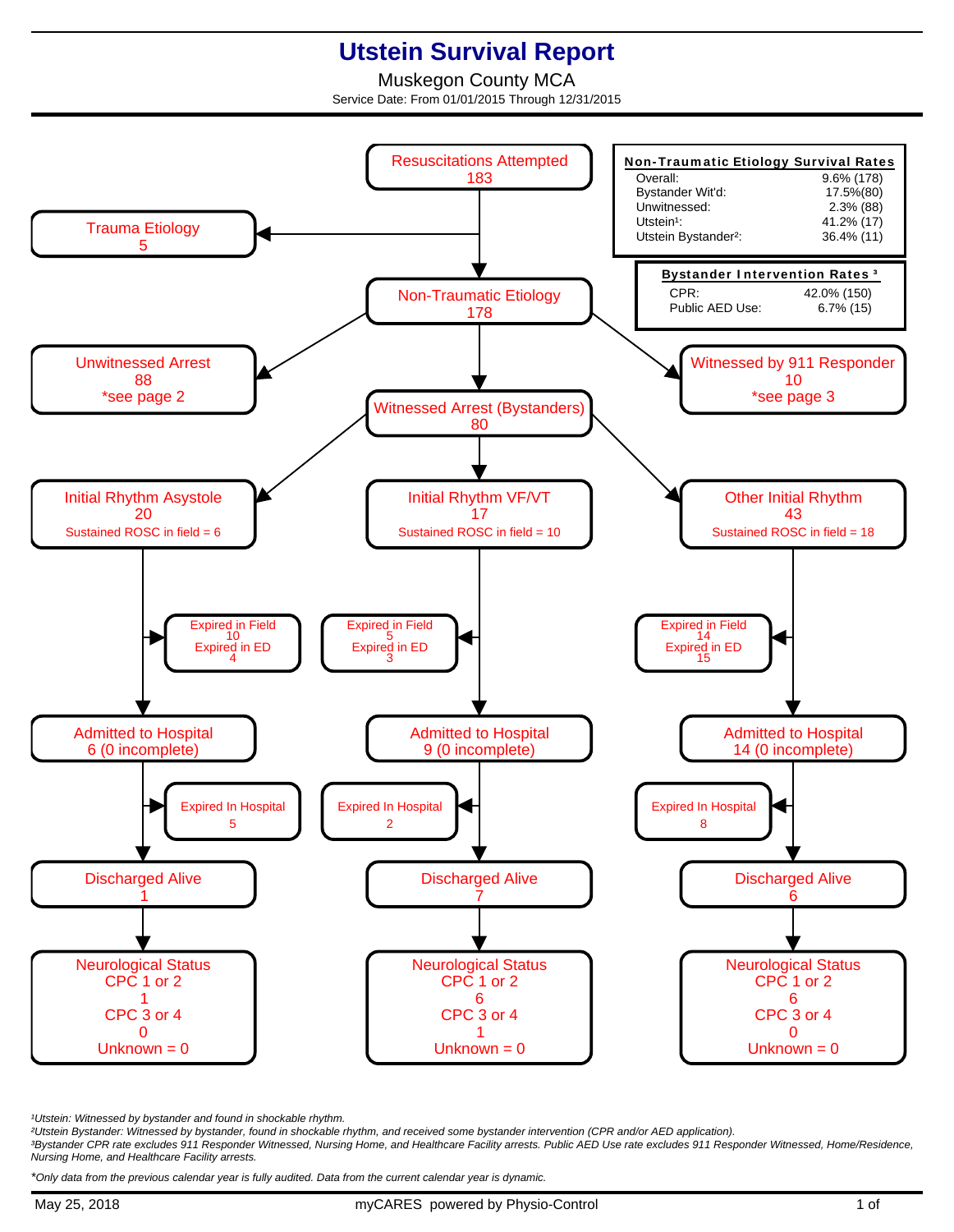## **Utstein Survival Report**

Muskegon County MCA Service Date: From 01/01/2015 Through 12/31/2015